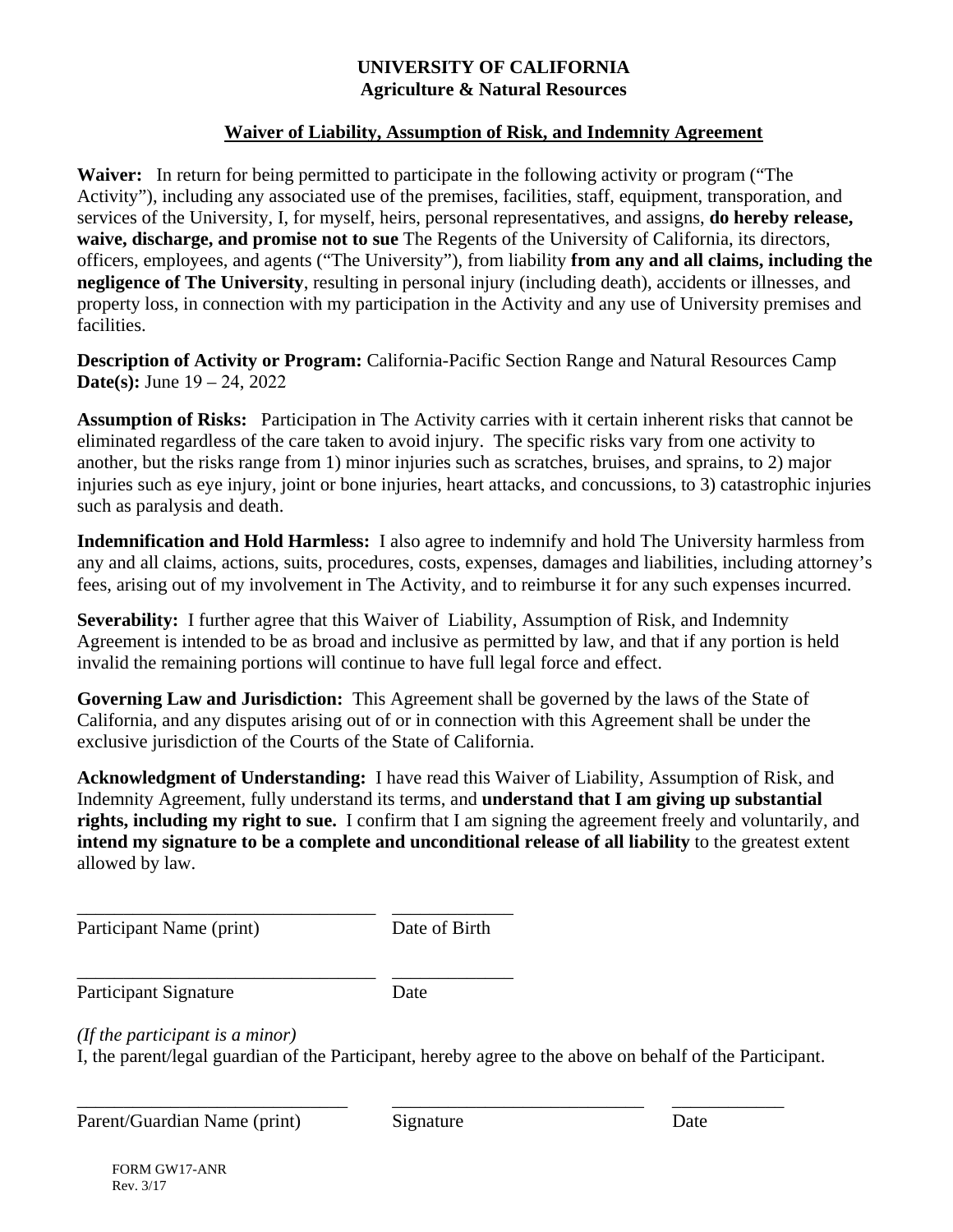Elkus Youth Ranch, Half Moon Bay Email: rangecamp@ucanr.edu https://ucanr.edu/sites/rangecamp/

### **Youth Treatment Authorization Form - Print all information clearly.**

(THIS PAGE MUST BE SUBMITTED WITH APPLICATION AND WILL BE RETAINED BY CAMP STAFF)

This Treatment Authorization Form is authorized for all Range and Natural Resources Camp (Range Camp) activities during the dates specified below. (Please Note: This information must be updated annually)

|                                               |                                                                                     | From: June 1-, 20&& to June 2(, 20&& |  |
|-----------------------------------------------|-------------------------------------------------------------------------------------|--------------------------------------|--|
| <b>First Name</b>                             | Last Name                                                                           |                                      |  |
| PARENT(S)/GUARDIAN(S)<br>First & Last<br>Name |                                                                                     | Home/Work/Other<br>Phone:            |  |
|                                               |                                                                                     | Cell Phone:                          |  |
|                                               | <b>EMERGENCY CONTACT INFORMATION:</b> (Must be an adult other than Parent/Guardian) |                                      |  |
| First & Last Name:                            |                                                                                     | Home/Work/Other Phone:               |  |
| Relationship:                                 |                                                                                     | Cell Phone:                          |  |

While my child is attending or traveling to or from Range Camp, I HEREBY AUTHORIZE THE Range Camp ADULT VOLUNTEER OR STAFF MEMBER, or in his/her absence or disability, any adult accompanying or assisting him/her, TO CONSENT TO THE FOLLOWING MEDICAL TREATMENT FOR SAID MINOR:

Any x-ray examination, anesthetic, medical or surgical diagnosis or treatment, and hospital care which is deemed advisable by, and is to be rendered under the general or special supervision of any physician and/or surgeon licensed under the provisions of the Medical Practices Act, California Business and Professions Code Section 2000 et seq.; or any x-ray examination, anesthetic, dental or surgical diagnosis or treatment, and hospital care to be rendered by a dentist licensed under the provisions of the Dental Practices Act, California Business and Professions Code Section 1600 et seq.

This authorization is given pursuant to the provisions of California Family Code Section 6910. This authorization shall remain effective until my child completes his/her activities in this program unless sooner revoked in writing. I understand that as a parent/guardian, I will be responsible for the cost of any service or treatment provided.

#### **AUTHORIZATION AND CONSENT AND RELEASE**

I hereby certify that my child is in good health and can travel to and participate in all functions of the Range Camp as described above. I am the parent/guardian having legal custody of the youth member named above as stated under California Family Code Section 6550. I understand it is my responsibility to keep the information on this form updated (including Health History) by contacting the County 4-H Office.

### Signature of Parent/Guardian

| Date |  |  |
|------|--|--|

## **NON-CONSENT**

I do not desire to sign this authorization and understand that this will prohibit my child from receiving any non-life threatening medical attention in the event of illness or accident.

\_ \_ \_

| Date |  |
|------|--|

#### \_ \_ Signature of Parent/Guardian

University policy and the State of California Information Practices Act of 1977 require the following information be provided when collecting personal information from you: The information entered on this form is collected under authority of the Smith-Lever Act. Submission of the medical data is voluntary. However, a signature is required on one or the other of the two signature lines above. Failure to provide the medical information and authorization may result in our inability to provide necessary medical treatment. You have the right to review University records containing personal information about you, with certain exceptions as set forth in policy and statute. Copies of University policies pertaining to the collection, use, or release of personal data are available for your examination from the local UCCE County Director or at University of California, Division of Agriculture and Natural Resources, 2801 Second Street, Davis, CA 95618-7774. Only your own records are open to your review.

*Form Revised 2/16/2018*